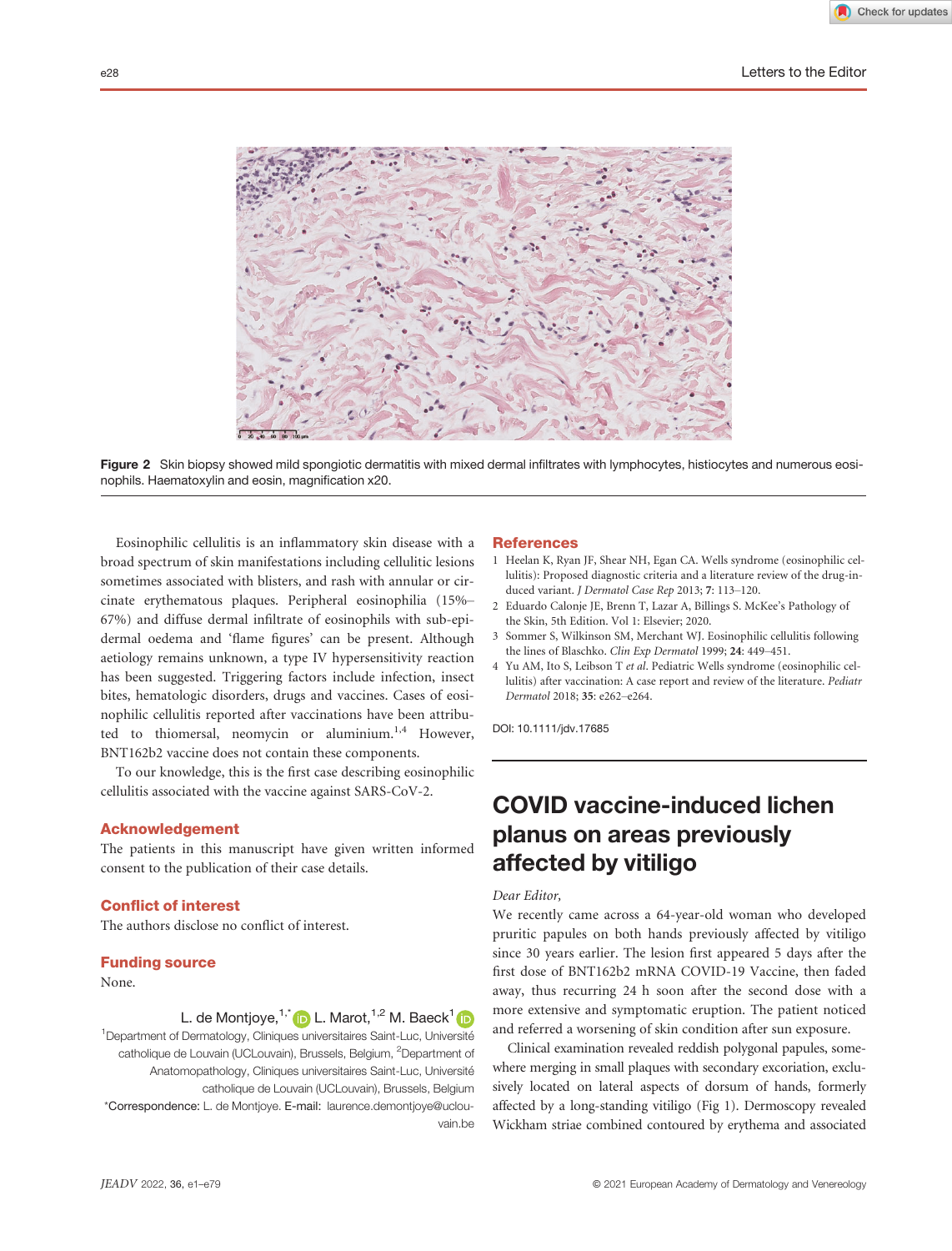

Figure 1 Lichen planus exclusively localized on pre-existing vitiligo patches of the hands.



Figure 2 Dermoscopy showing the typical Wickham striae of lichen planus.

with isolated white/yellowish scales (Fig 2). Based on clinical and dermoscopic findings, a diagnosis of lichen planus (LP) was made, and then confirmed by histopathology. The patient is now being treated with topical and systemic corticosteroids.

Even if uncommon, the co-occurrence of LP on vitiligo is certainly not new, as several reports are present in the literature. $1-3$ In most cases, LP appeared after vitiligo, although concurrent diseases or LP preceding vitiligo have been reported. Whether the coexistence of the two skin diseases is a coincidence is still a matter of debate; however, different hypotheses can be advanced to explain this phenomenon.

As LP occurred in most patients on sun-exposed areas, the actinic damage was hypothesized to be the trigger of LP on vitiliginous skin and this hypothesis was reinforced by the observation of lichenoid eruptions in patients undergoing phototherapy for vitiligo. In contrast with this theory, there is the evidence of patients developing LP on hidden non-sun exposed areas of vitiligo, such as genital, thighs or buttocks.

Another interesting hypothesis may be related to the wellknown pathogenic concept of immunocompromised district, that is, a cutaneous area made prone to development of a novel disease by a pre-existing disease or injury of different origin. This local immune imbalance could be related to a dysregulation of cytokines and neuropeptides addressing immune response.4-6

As concerning the potential triggering effect of vaccine, there is evidence of a couple of cases of lichen planus that appeared after COVID vaccine, but no cases still reported of LP occurring on vitiligo after vaccination.7,8

In our specific case, the cause–effect relationship is quite strong, as the eruption had a bimodal timing. Indeed, it first appeared after the first dose, then spontaneously remitted, and thus reappeared soon after the second dose. Obviously, in our case, the vaccine could represent a trigger for the occurrence of LP in a cutaneous site previously affected by vitiligo. Probably, given the worsening of patient's lesions after sun exposure, a potential role of sunlight in the pathogenesis of LP on vitiligo could be confirmed in our case.

Plenty of cutaneous reactions after COVID vaccine have been reported, $9,10$  but our case was singular for the aforementioned reasons, and so we retained it worth noting.

Further observations are needed to confirm whether this unique phenomenon may be truly related to the vaccine or just coincidental.

## Acknowledgement

The patient mentioned in this manuscript has given written informed consent for the publication of her case details.

### Conflict of interest

None declared.

## Funding source

None.

V. Piccolo,  $1,^*$  (D C. Mazzatenta, <sup>2</sup> A. Bassi, <sup>2</sup> (D G. Argenziano, $1\bullet$  M. Cutrone,<sup>3</sup> R. Grimalt, $4\bullet$  T. Russo

<sup>1</sup> Dermatology Unit University of Campania, Naples, Italy, <sup>2</sup>UC Dermatology- Azienda USL Toscana Nord Ovest, Lucca, Italy, <sup>3</sup>Pediatric

Dermatology, Ospedale dell'Angelo Venezia, Ospedale San Bortolo Vicenza, venezia, Italy, <sup>4</sup>Universitat Internacional de Catalunya, Barcelona, Spain

\*Correspondence: V. Piccolo. E-mail: piccolo.vincenzo@gmail.com

#### References

- 1 Veitch D, Kravvas G, Hughes S, Bunker C. A Rare Colocalization of Lichen Planus and Vitiligo. Case Rep Dermatol Med 2015; 2015: 1–3.
- 2 Baghestani S, Moosavi A, Eftekhari T. Familial colocalization of lichen planus and vitiligo on sun exposed areas. Ann Dermatol 2013; 25: 223–225.